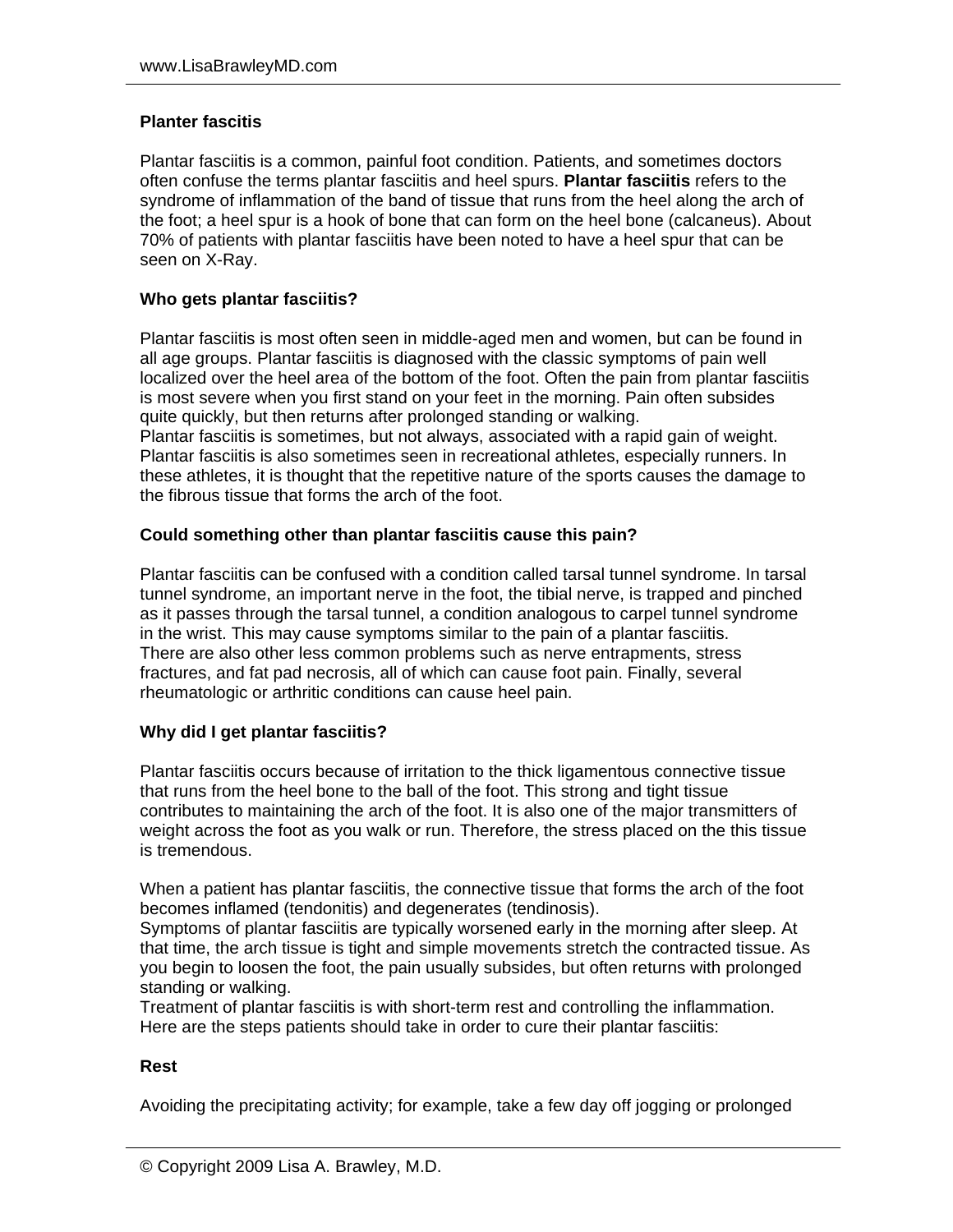standing/walking. Just resting usually helps to eliminate the most severe pain, and will allow the inflammation to begin to cool down. **Ice** 

# Icing will help to diminish some of the symptoms and control the heel pain. Icing is especially helpful after an acute exacerbation of symptoms.

# **Exercises and stretches**

Exercises and stretches are designed to relax the tissues that surround the heel bone. Some simple exercises, performed in the morning and evening, often help patients feel better quickly.

# **Anti-inflammatory Medications**

Anti-inflammatory medications help to both control pain and decrease inflammation. Over-the-counter medications are usually sufficient, but prescription options are also available.

## **Shoe inserts**

Shoe inserts are often the key to successful treatment of plantar fasciitis. The shoe inserts often permit patients to continue their routine activities without pain. Heel cups and arch supports can be purchased over the counter and may give relief. A foot doctor can make custom shoe inserts.

### **Night splints**

Night splints are worn to keep the heel stretched out when you sleep. By doing so, the arch of the foot does not become contracted at night, and is hopefully not as painful in the morning.

These modalities alone will cure the plantar fasciitis pain in most patients. Be forewarned that the symptoms will not resolve quickly. Most patients find relief within about three months, and over 90% within one year.

If the pain does not resolve, an injection of cortisone can decrease the inflammation of plantar fasciitis. However, many physicians do not like to inject cortisone because there are potentially serious problems with cortisone injections in the heel area. The two problems that cause concern are fat pad atrophy and plantar fascial rupture. Both of these problems occur in a very small percentage of patients, but they can cause a worsening of heel pain symptoms.

A new treatment for chronic plantar fasciitis is being investigated. This treatment, called extracorporeal shock wave therapy, or ESWT, uses energy pulses to induce microtrauma to the tissue of the plantar fascia. This microtrauma is thought to induce a tissue repair process by the body. ESWT is recommended in patients who have failed the previously mentioned treatments, and are considering surgical options. For more information on shock wave therapy treatment:

### **After successful treatment, how can I prevent plantar fasciitis from coming back?**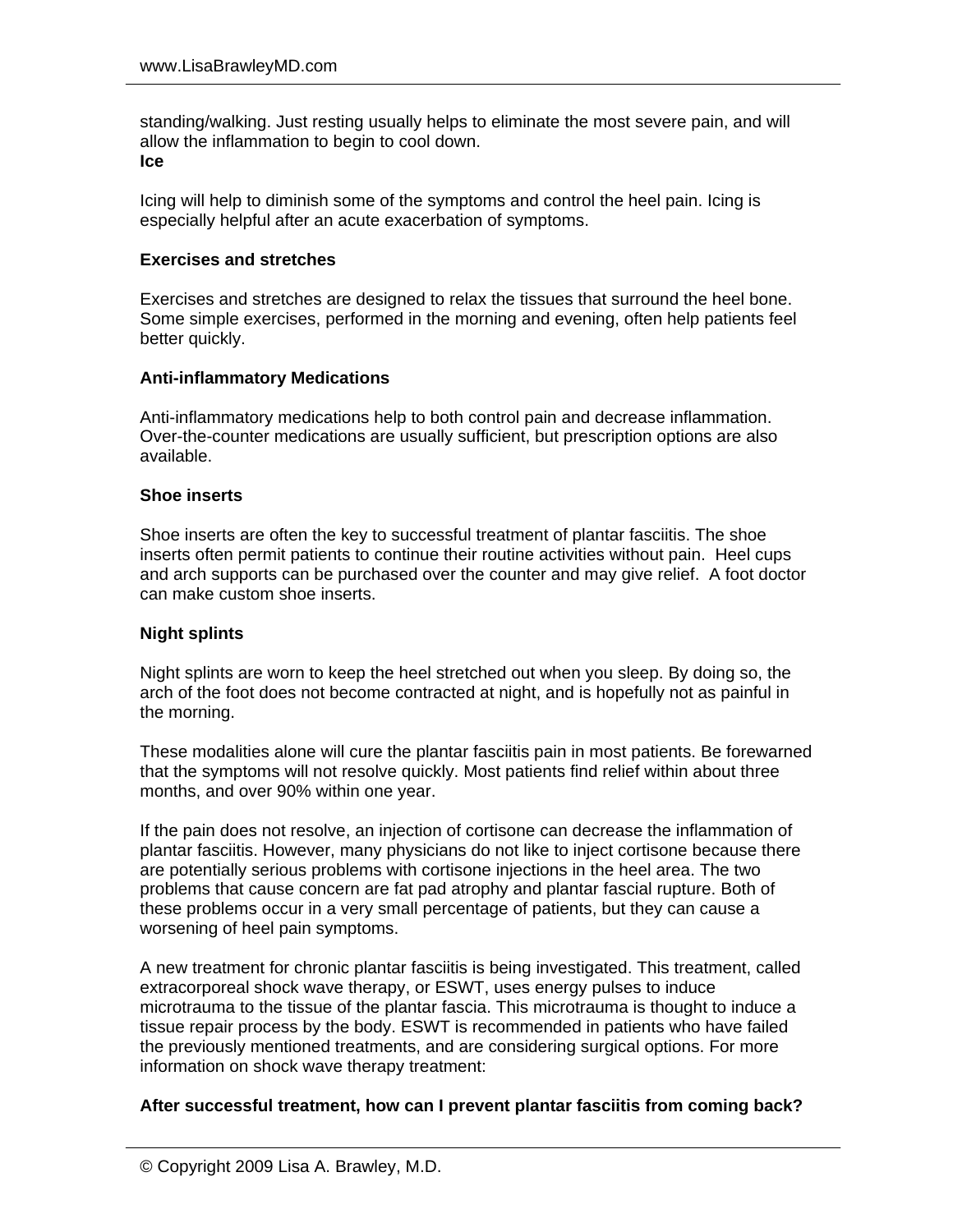To prevent the recurrence of plantar fasciitis after treatment, proper fitting footwear is essential. Many people use shoe inserts to relieve pressure over the tender area. Custom orthotics can also be made if there appears to be a problem with the mechanical structure of the foot. It is also important to continue the stretching exercises. These simple exercises will help maintain the flexibility of the foot and prevent the plantar fasciitis pain from returning.

#### **What if the symptoms of plantar fasciitis do not resolve?**

In a small number of cases (usually less than 5%), patients may not experience relief after trying the recommendations listed above. It is important that conservative treatments (such as those listed above) be performed for AT LEAST a year before considering surgery. Time is very important in curing the pain of plantar fasciitis, and insufficient treatment before surgery may subject you to potential complications of the procedure.

### **Stretches and exercises**

### CALF STRETCH

The easiest way to do the calf stretch is by standing about 1 to 2 feet from a wall.

1. Lean against the wall with your arms outstretched.

2. Place one foot under your shoulders, and one foot behind your body.

3. Keep your back foot flat on the ground and feel a stretch in the back of your heel (the Achilles tendon).

4. Hold the stretch for a count of 10, and repeat. Do both sides.

To accentuate this stretch, point your back knee down towards the ground while keeping the foot flat on the floor.

### TOE DIP

To perform a toe dip, find a sturdy box, stair step, or curb.

1. Stand on the edge of the ledge with your toes. Have something to hold on to for balance.

2. Keeping your toes on the ledge, allow your heel to drop down to the ground.

3. Feel the stretch in the back of the heel. Try to relax and allow the heel to continue to stretch down towards the ground.

You can do both feet at once, but you will get a better stretch if you do one foot at a time. Start with both, and when you feel comfortable, do one at a time.

### CROSS LEG STRETCH

The cross-leg stretch is done is a seated position.

1. Bend one leg over the other and grasp your foot.

2. Pull your toes up towards your shin while holding your foot with the other hand.

3. Feel a stretch on the bottom of the foot.

Hold this stretch for a count of 10 while feeling the stretch along the arch of the foot. Repeat at least 3 times on each side.

#### TOWEL PULL

<sup>©</sup> Copyright 2009 Lisa A. Brawley, M.D.